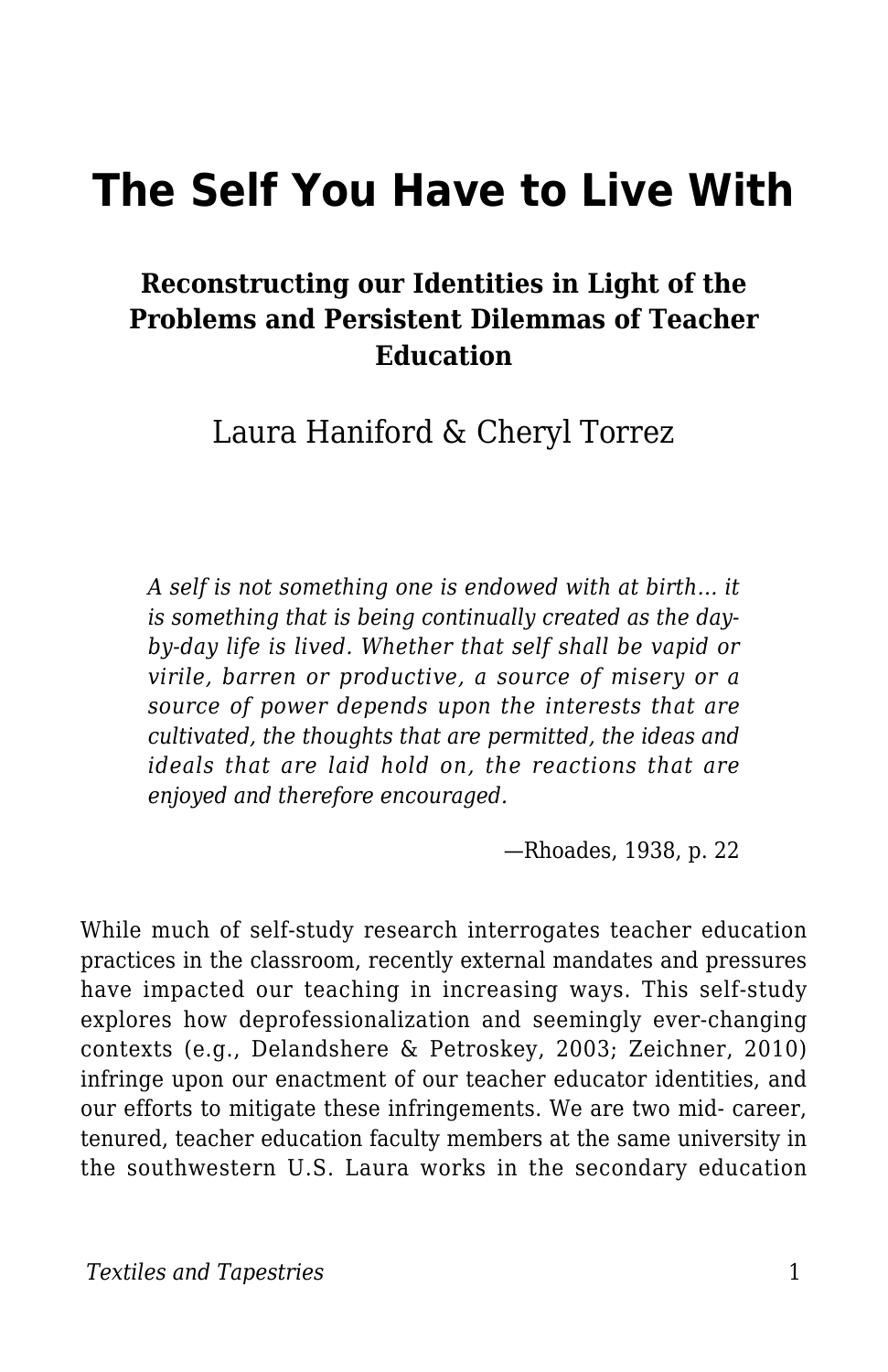program, while Cheryl works in the elementary education program; we both also work within the graduate teacher education programs.

This collaborative self-study began over three years ago when our former dean required all teacher education faculty to attend a threeday training that had little relevance to our work and seemed to be another example of the deprofessionalization of teacher education. We presented these initial findings at the 2018 Castle Conference (Torrez & Haniford, 2018). The conversation at our presentation turned to ways to develop resilience as faculty working in teacher education. As a result, we began a second round of data collection and analysis, focusing specifically on resilience. We ground our work in Korthagen and Lunenburg's (2004) framework as we seek to serve *personal* (developing resilience), *institutional* (leveraging our work to push back against deprofessionalization), and *collective* (contributing to the field of teacher education) aims.

This paper documents how we worked to define professional boundaries for ourselves that would both sustain us in our work and that would help us make better decisions regarding where to put our limited resources. We sought to articulate for ourselves what we are concerned about (but have little ability to change) and what we have control over, in order to live a professional life more in line with our teacher educator identities.

# **Methods**

Across almost three years, we have centered our work around different guiding questions. These guiding questions served as writing prompts that we addressed first through individual reflective essays. The first year we articulated our professional identities through exploring where we felt deprofessionalized. In the second year we wrote about resilience as self-care in order to better understand how we can persist as the teacher educators we each seek to be in the current context. As a result of unpacking our understandings of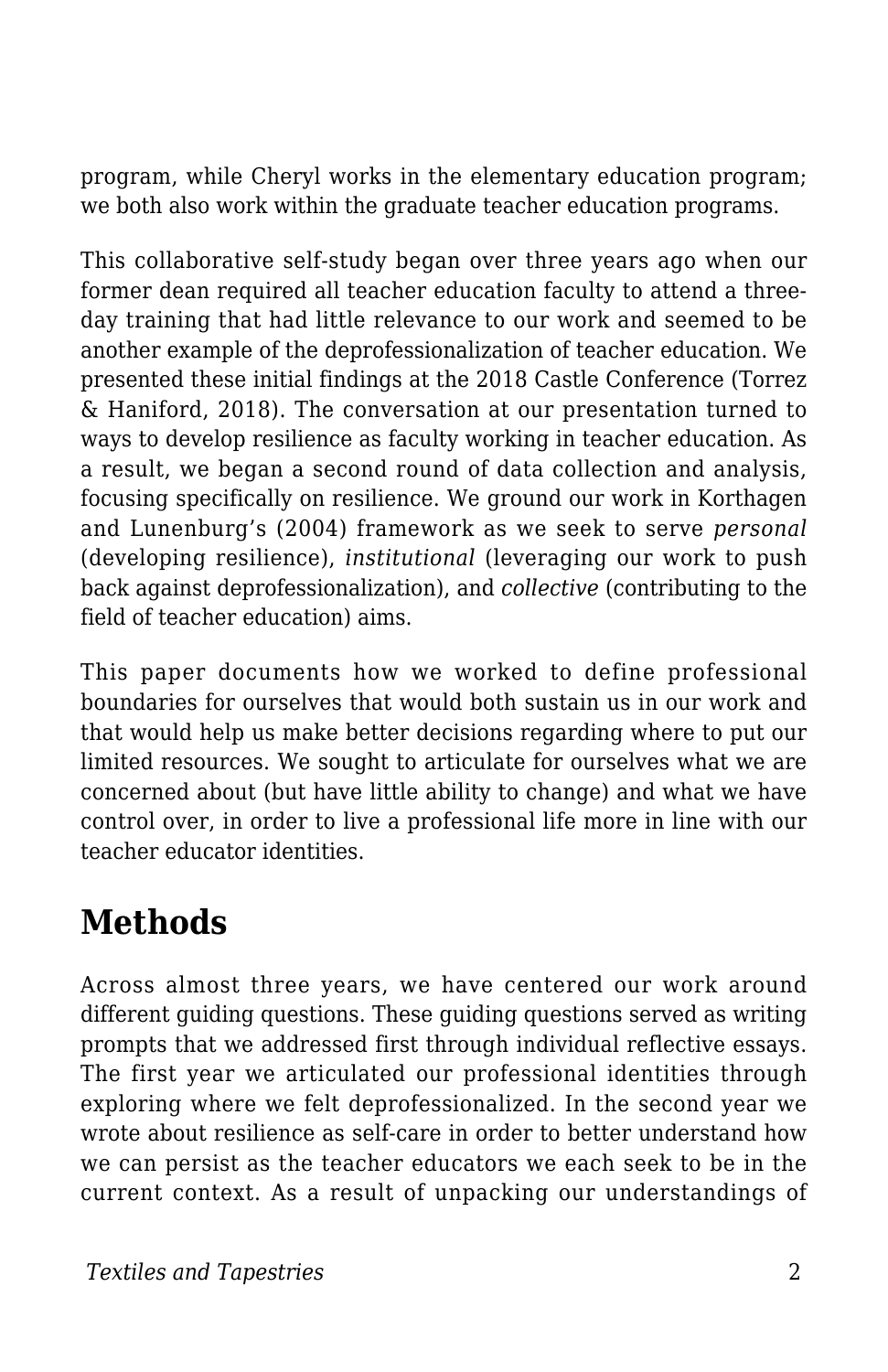resilience and self-care, we discovered that we each set different professional boundaries stemming from different interpretations about what we have control over, leading to the writing prompt: "Explore the ways we each frame differently our areas of concern and control and what impact the different framings have on our identities as teacher educators and on our navigation of this current deprofessionalized context."

Grounding our analysis in professional dialogue (Guilfoyle et al., 2004) we began by reading one another's essay. Next, we had multiple conversations where we raised questions, sought clarification, and found that "our differences gave us new lenses to think about the issues we confronted" (p. 1110). We recorded each meeting, coding the transcriptions for additional themes about our areas of concern. We do not agree on everything, and intentionally unpack our differences for greater insight (Schuck & Russell, 2006). Data included all individual writings, transcriptions of recorded dialogues, and critical friend memos.

As we describe in more detail below, ultimately, we began to frame our conversations around "problems and persistent dilemmas" (Cuban, 1990, 1992, 2001) within teacher education. We returned to all our data, coding for where we had talked about issues that were affecting our sense of professionalism and our identities as teacher educators. Then we categorized these issues into whether they were solvable problems or persistent dilemmas. Finally, we organized the persistent dilemmas into themes, representing the types of perennial challenges we face. Through this last round of analysis, we constructed an understanding of how we can set better boundaries at our particular institution, based on a historical understanding of teacher education in the United States.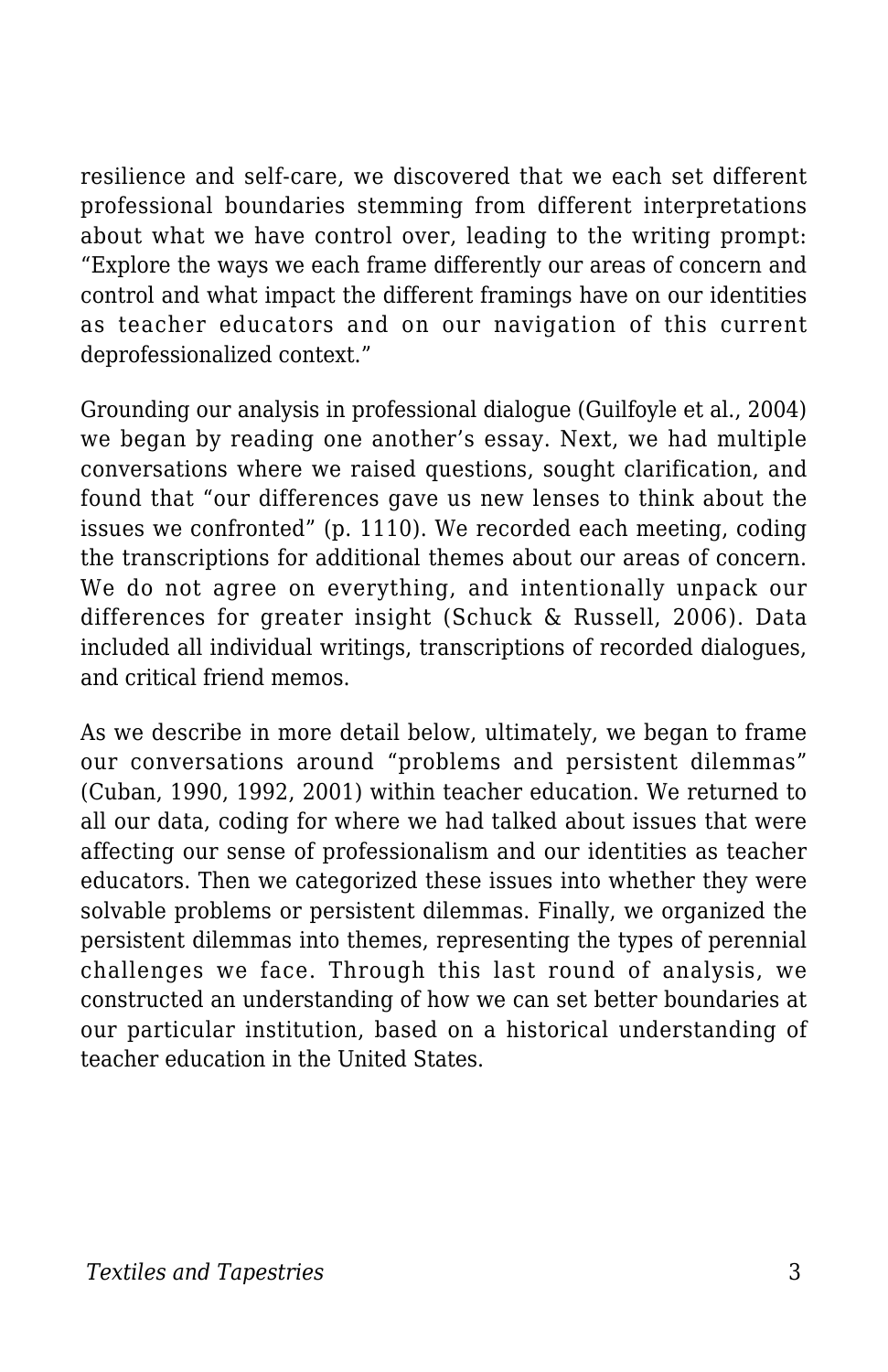### **Outcomes**

We begin by telling the story of how we came to understand the importance of setting professional boundaries through determining whether an issue is a problem or a persistent dilemma. To do so, we turned to historical literature to determine whether and how the challenges we face have roots in the past. As we describe below, this historical and foundational literature became another critical friend to whom we turned to reframe our thinking.

#### *Determining Control and Concern*

In our conversations, we spent time focused on how teacher education is different from many other departments within a university setting. As Cheryl remarked in one of our conversations, "the lines are never really clear for a lot of teacher educators – what's teaching, scholarship, service, I mean, those lines kind of blur sometimes because I think they all kind of intertwine for us" (Transcript, 7/16/19). This blurriness often makes it challenging for faculty to make clear decisions about where to invest their time and energy. In circumstances where there is so much work to do and a lack of clarity about priorities, we found it difficult to create our own boundaries.

As a result of the blurriness and sheer volume of the work, college and departmental leadership becomes essential in terms of framing what is important and prioritizing our work. Unfortunately, we have consistently had leadership that framed everything as a crisis; a catastrophizing of situational contexts. As Cheryl stated in one of our dialogues, "I also think we haven't had leadership, consistent leadership, at any level who are decision makers" (Transcript, 8/19/19).

In the absence of authentic structural or institutional guidance, we have to set our own boundaries and priorities. We have to learn to position ourselves in ways that help us make good decisions for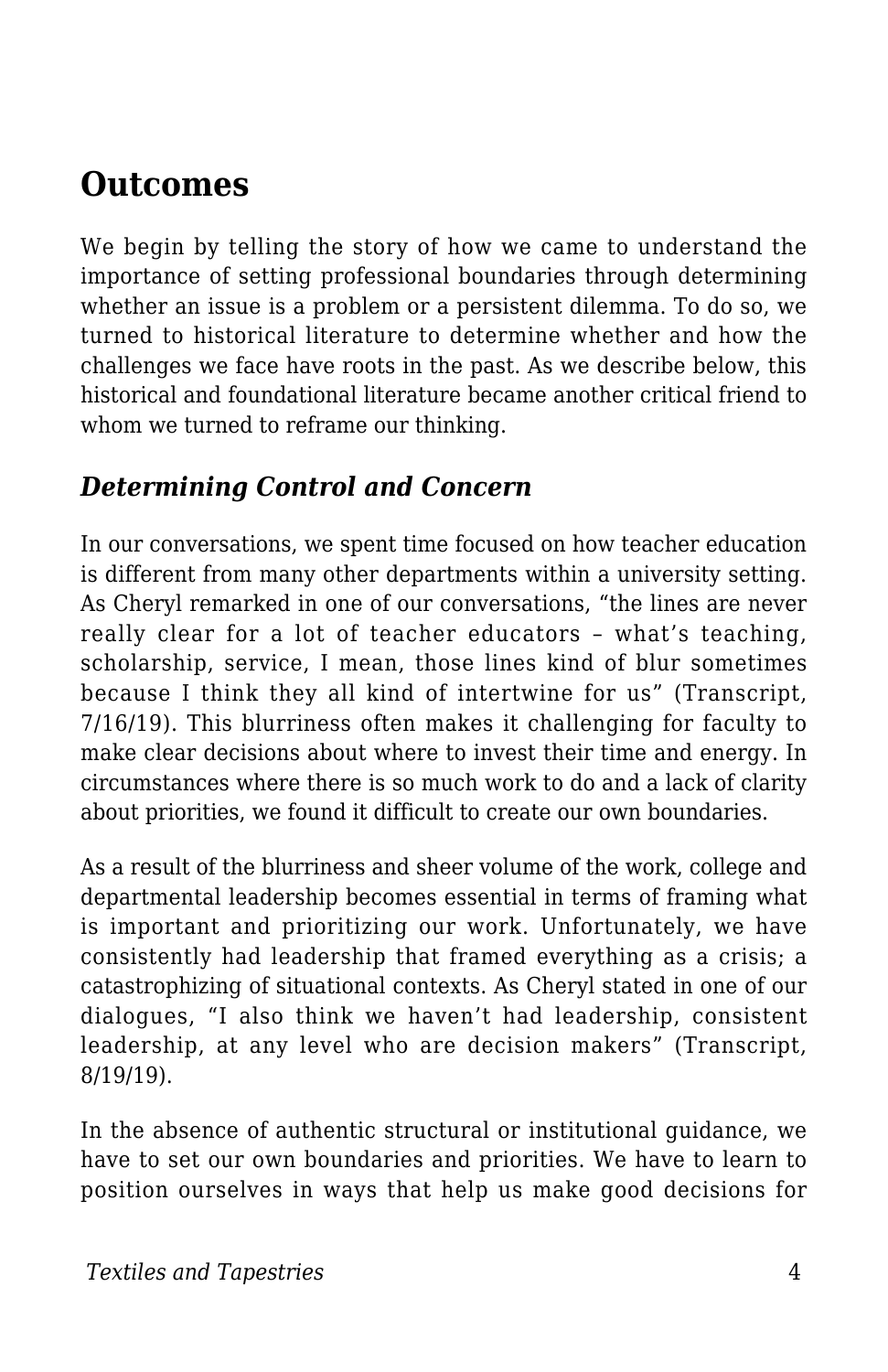ourselves, our students, and our profession; to cultivate the ideals and actions that would once again bring us a sense of efficacy and renewal. It was at this point that we started to dig into the difference between areas of concern and areas of control. Cheryl has found herself able to clearly distinguish between these two:

You see, for me, I had to get to a place where it wasn't in my best interest anymore to continue to try and push back all the time. Because a lot of that is just keeping people going in a circle or bringing new people in to the roundabout. They're just going to keep going round the roundabout. If somebody hops off, somebody else will come in, and fundamentally that's because of the leadership (Transcript, 7/16/19).

In contrast, Laura has struggled with defining these areas for herself. Responding to a writing prompt about areas of concern and control, she delineated the small list of things actually in her control before stating:

…if we care about education, if we want to be change agents for good in education, then we cannot allow ourselves to simply focus on the very basics of what we can actually control. We have to stretch a little and try and make a difference. But what are those spaces? Should we call them something different? Because this is a nuanced argument I am trying to make. If we simply focused on exactly what we can control, nothing in this world would ever change (Journal, 8/26/19).

In essence, as faculty we can either take a hardline approach to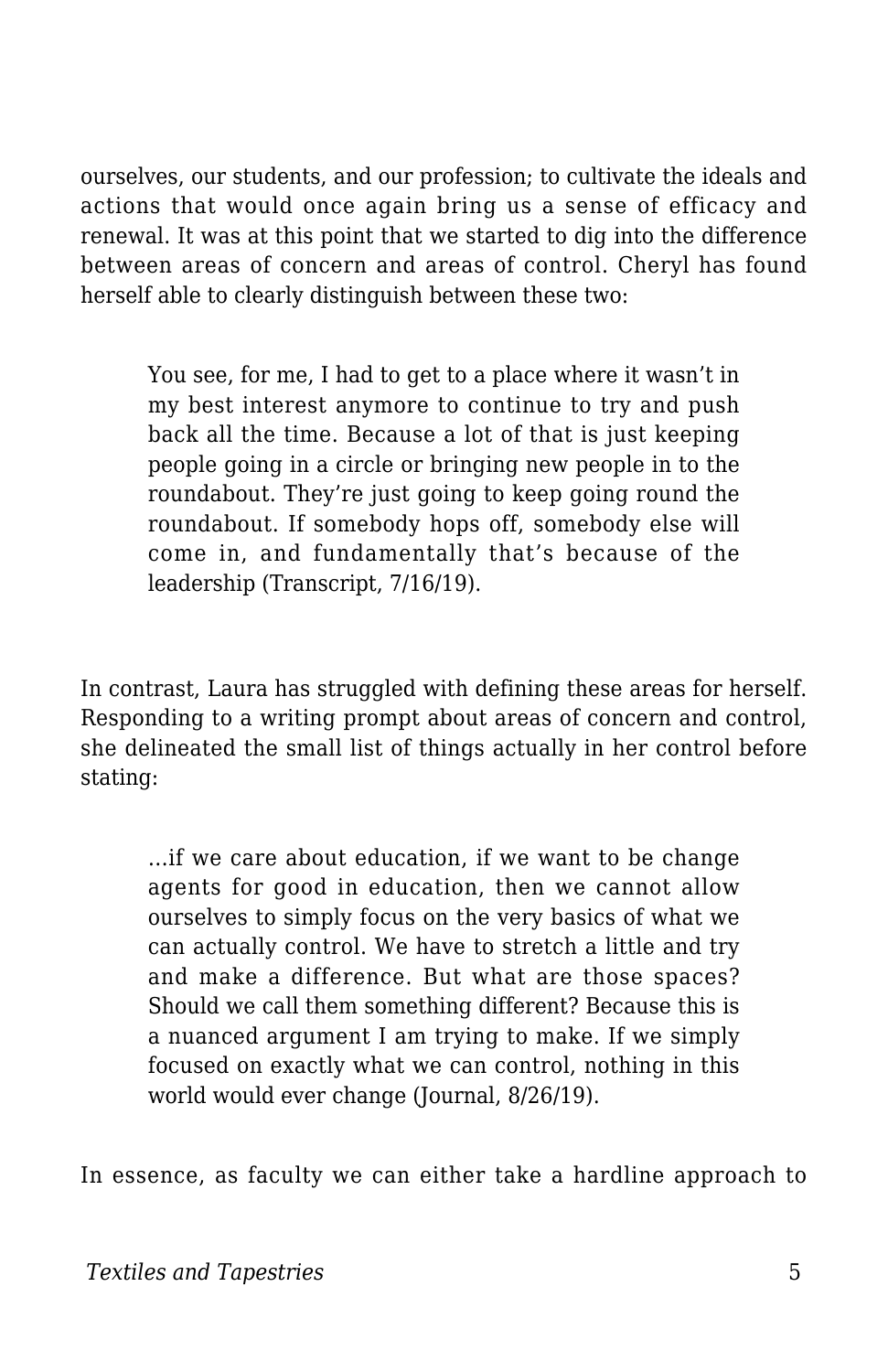"concern and control" or we can focus on the grey areas where we might be able to exert some influence, even if we do not ultimately have control over the outcome.

As we discussed our different perspectives on setting these professional boundaries and making decisions about where to put our time and energy, we found ourselves talking about what we began calling the *Groundhog Day* nature of much of our work. This refers to the 1993 movie starring Bill Murray as a reporter who relives the same day over and over. We have found ourselves in meetings having the same conversations over and over and each time administrators treat them as though they were new. As Cheryl put it, "I'm wondering if the reason we feel this way is because there never has been a foundation built, because we keep having these circular, circuitous, groundhog moment conversations that literally have been going on for 13 years" (Transcript, 8/19/19). As a result of our iterative processes, we began framing our work around *problems* in teacher education that can be solved and *persistent dilemmas* that can be managed but perhaps not solved. The notion of *problems* and *persistent dilemmas* stemmed from a conversation Cheryl had at the annual conference of the Association of Teacher Educators (personal communication, 2019) and pushed us to return to Cuban's work (e.g., 1990, 1992, 2001) on why certain reforms come up again and again in American schools.

#### *Problems and Persistent Dilemmas*

As Cuban (1992) defines them, problems are, "fairly routine, structured situations that produce some level of conflict because a desired goal is blocked…These problems have solutions" (p. 6). In contrast "Dilemmas are conflict-filled situations that require choices because competing, highly prized values cannot be fully satisfied" (p. 6). As he argues elsewhere, "Value conflicts, then, are not problems to be solved by the miracles of a science of schooling; they are dilemmas that require political negotiation and compromises among policymakers and interest groups…there is no solution, there are only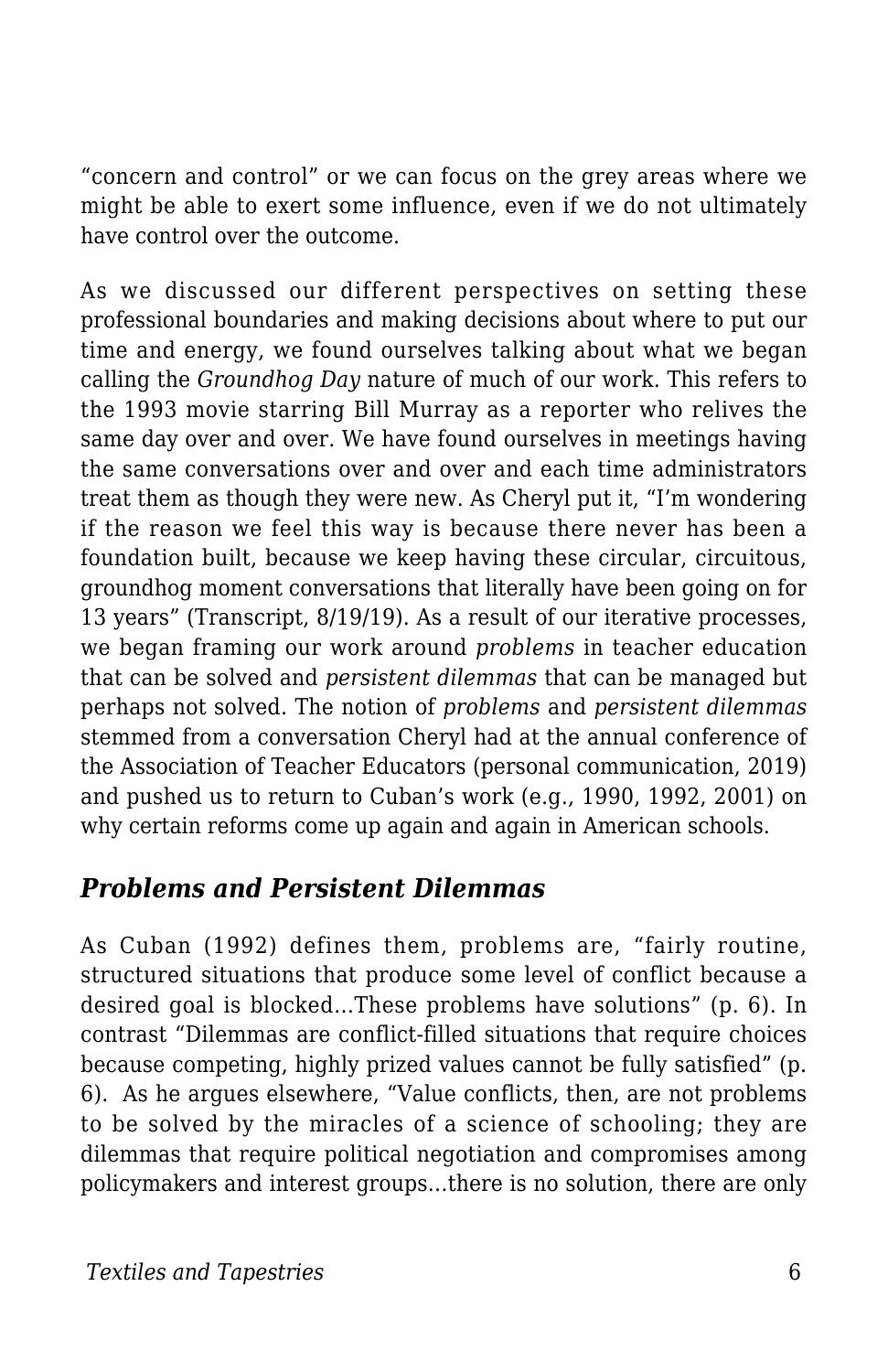political tradeoffs" (Cuban, 1990, p. 8).

When we used this framework for viewing our own frustrations, we discovered every issue we discussed as a challenge to our sense of professionalism was a persistent dilemma, not a problem with a straightforward solution. Every challenge ultimately reflected a value conflict that requires dialogue, negotiation and compromise. We had been approaching these issues as problems to be solved, not as dilemmas to be managed.

We classified our challenges into the following persistent dilemmas:

- 1. Vision and values
- 2. Assessment and accreditation
- 3. Leadership
- 4. Support and communication
- 5. Historical and sociopolitical contexts

Perhaps because Laura's graduate training was in foundations of education and Cheryl has studied democratic education, our thoughts and conversations kept returning to historical and structural issues that shape our work—the challenges and opportunities. These distinctions led us each to further reading: Laura to continue to frame and analyze our data from an educational foundation's perspective, and Cheryl from a democratic education perspective. Through this process of reframing and analyzing, we returned to the extant literature on the history of teacher education in the United States (e.g., Fraser, 2007; Labaree, 2004) and on democratic education (Dewey, 1916; Goodlad, 1984, 1994; Gutmann, 1987).

By seeking out historical literature, we were able to confirm that the issues we face are not new, they are persistent dilemmas. In order to provide examples of these dilemmas, we share examples from our conversations and writing, and tie them to examples we found in historical literature to demonstrate how they have existed perennially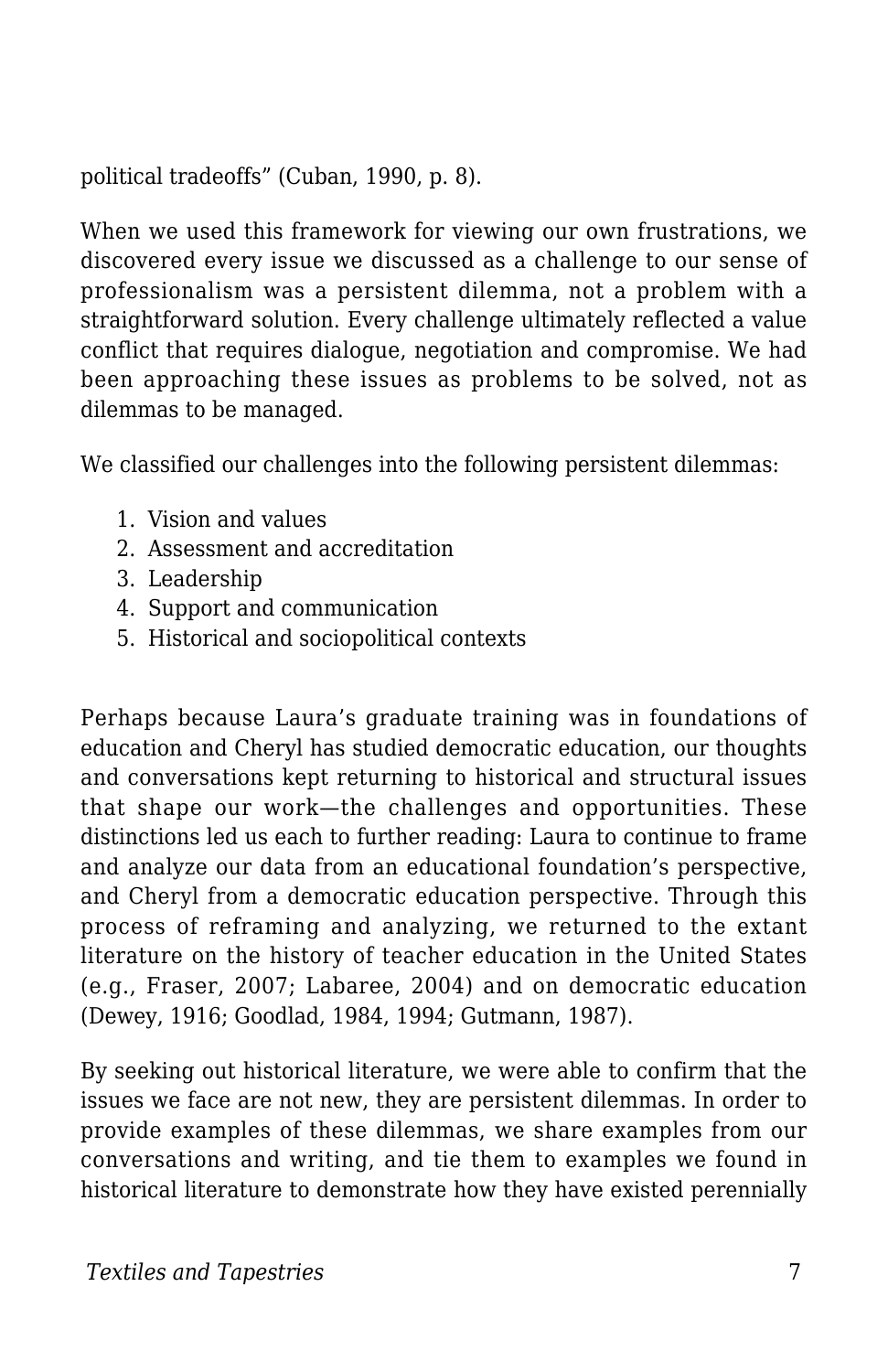in teacher education.

*Clinical preparation***.** One of the themes that emerged in our data was clinical practice and preparation. Cheryl often indicated discouragement about the increased lack of care and attention, by college leadership, to school/university partnerships. In one of our conversations, she stated, "It takes a lot of work, and space, and it currently isn't valued… And, it's actually been diminished and eradicated by the administration who doesn't conceptualize what some of this is" (Transcript, 7/16/19). This became a noteworthy theme in our data as much of her professional identity and work as a teacher educator has been focused on clinical practice and school/university collaborations. This particular challenge encompasses several of the persistent dilemma themes listed above. First, it is a matter of different visions and values. Currently, our college is looking for less expensive models of clinical preparation. Part-time instructors are less expensive and can be assigned a much larger supervision load than a professor. As such, many tenured faculty have felt pushed out of developing relationships with schools and working closely with the teachers and teacher candidates within them. It is also a matter of leadership. Without leadership that understands teacher preparation well, decisions tend to be made based on non-pedagogical rationales (i.e., college budgets) that tend to commodify faculty.

As we looked to historical texts within teacher education to determine whether this persistent dilemma has existed (as we suspected) over time, we found that not only has clinical preparation been a persistent dilemma, but the impact of larger historical and political contexts and events seem eerily similar. Cheryl noted that:

I have recently read the Pineville Vacation Conference Bulletin from August 1939. This was the first summer retreat of the National Association of Supervisors of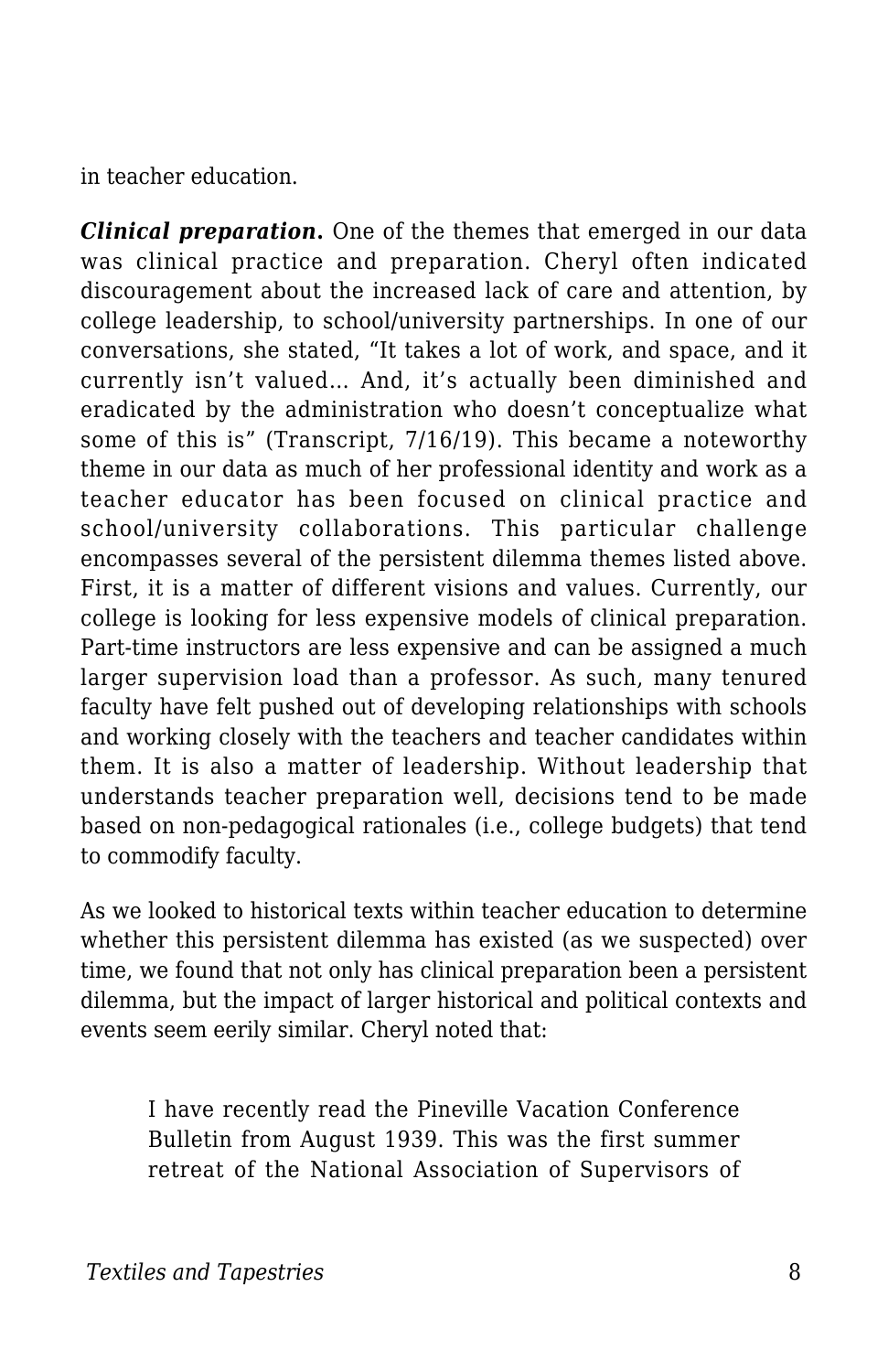Student Teaching (NASST). At the first evening meeting, a discussion was held around the following quote.

> The new task confronting teacher education is, in part, the breaking down of the control of tradition and outworn practices and, in part, the building up of new concepts of education and a creative approach to the problems of teaching (p. 7).

In our conversations, we marveled at the parallels among these questions and calls for democracy and education that are ongoing and persistent dilemmas. We also noted the disturbing similarities in rising nationalistic and xenophobic political contexts between 1939 and today. The attention to the 1939 world situation led us to wonder in what ways our similar political environment has influenced the situation in which we currently work, and led us to revisit early work on democratic education. Dewey (1916), in the midst of World War I, wrote, "As this is written, the world is filled with the clang of contending armies" (p.147); "a democracy is more than a form of government; it is primarily a mode of associated living, of conjoint communicated experience" (p.87). This notion of a conjoint communicated experience was a prevalent theme in Pineville Conference regarding all aspects of teacher education.

In 2020, we again find ourselves in the midst of growing global threats to democracy and democratic education. Unfortunately, this too, may be considered a persistent dilemma, and we too wonder how has this iniquitous bedlam come to pass? (NASST, 1939). The readings (Dewey, 1916; Goodlad, 1984, 1994; Gutmann, 1987; NASST, 1939) that we revisited throughout our self-study reaffirmed our position that "the learning process takes place most ideally in a democratic environment and there should be a continuous searching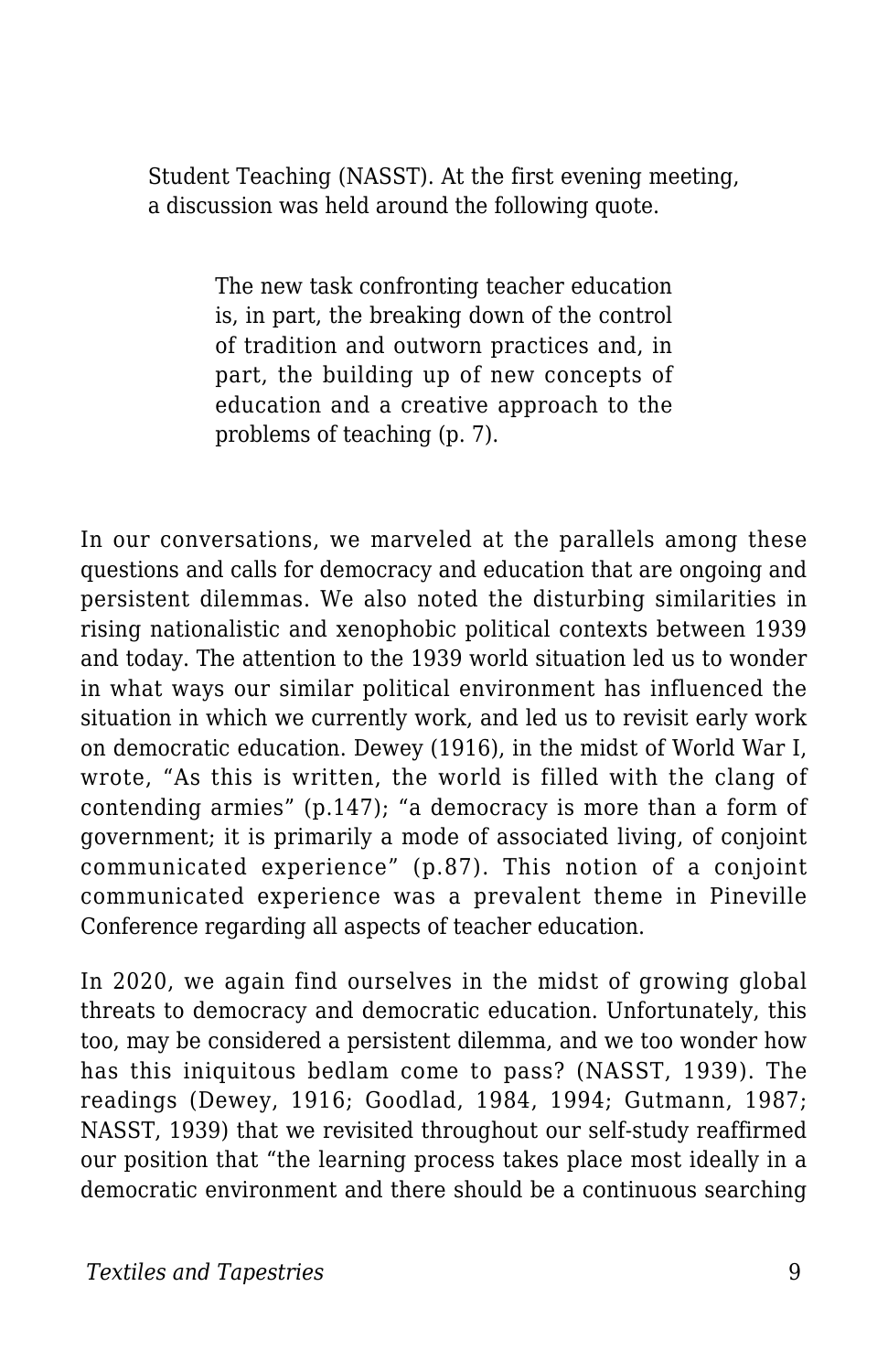examination of …administrative structure and function in order to guarantee a democratic environment" (NASST, 1939, p. 21) for our teacher candidates and for us a teacher educators. We believe teacher education has a role to play in combatting these political threats. But we must first remember these are not new challenges, and our responses are often not new either.

*Low-status profession***.** Another persistent dilemma in our data was the low status that we encountered within our college, across the university, and in local schools. We have seen repeatedly how we are treated as though we do not understand our work, or that we are problems needing administrative management. As Laura noted, "…this current administration demonizes teacher education as a department. It doesn't value the faculty that are in this department, doesn't value the work that we're trying to do" (Transcript, 7/16/19). We also talked at length about how often some of the low-status treatment was rooted in personal and institutional sexism. For example, Laura, in describing a meeting she was required to attend with the dean stated:

…the dean has not taken no for an answer. I honestly believe that is due in part to his deep-seated sexism. Women are not supposed to say no. Women are not supposed to put their research and their careers ahead of service. Especially women as teachers and teacher educators, we are supposed to do this work entirely out of a sense of altruism (Journal, 10/3/18).

For us, not only are we marginalized by the broader university, our own leadership communicated to us both explicitly and implicitly that it does not value us as faculty. After re- reading about the history of teacher education in the U.S., Laura wrote: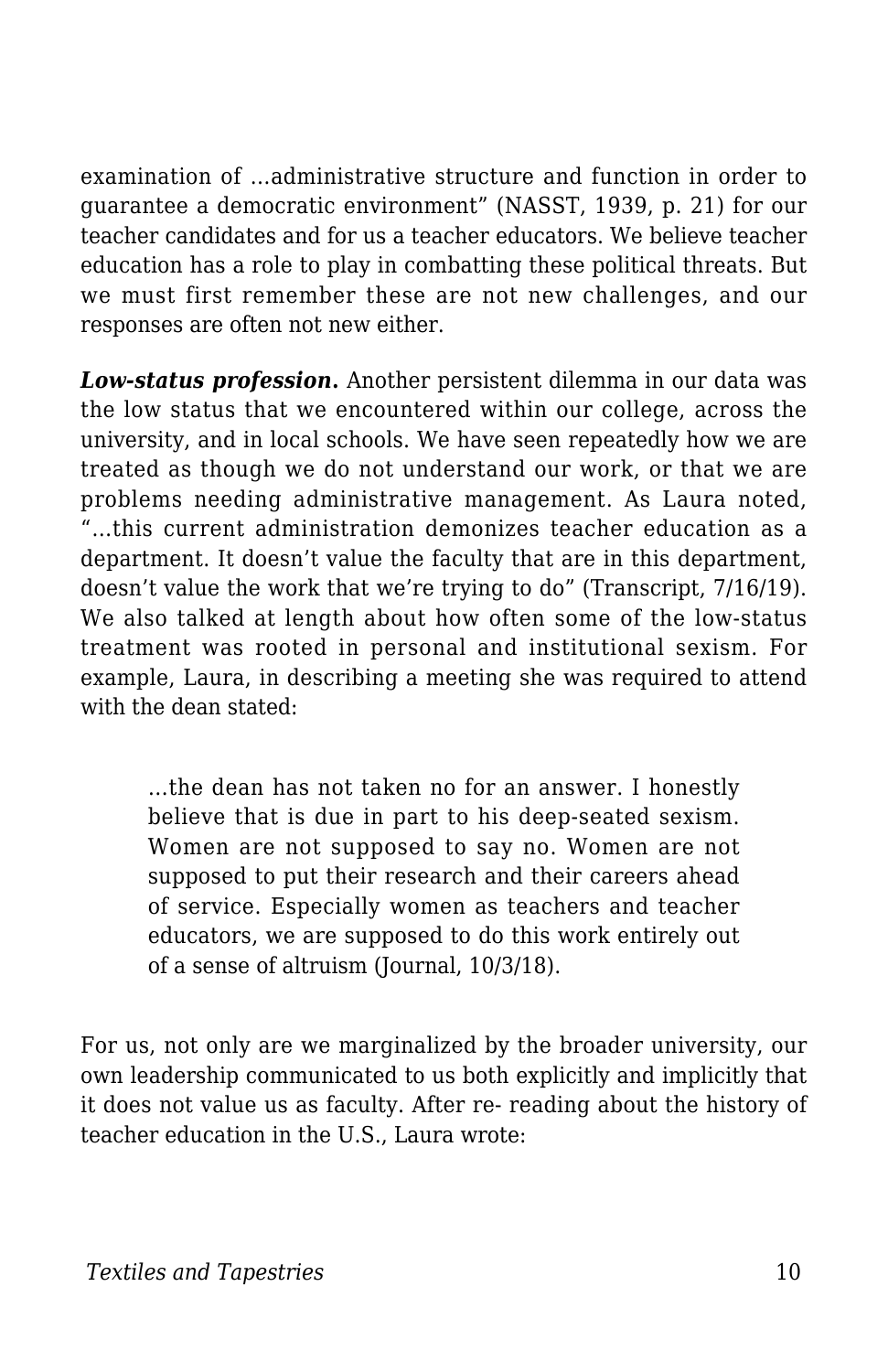What I am seeing in the data we have collected … are issues arising from the tension between seeking status at the university, or being grounded in the work of K-12 teachers and in the day-to-day work of teacher education. Work grounded in teacher education is low status work in both the university and in K-12 schools. That is bound to be destabilizing for us—two smart women who went through rigorous academic training and who feel they have expertise in particular areas but then aren't consulted (Analytic Memo, 9/9/19).

Teacher education has always had an uneasy and ill-defined place in universities, particularly in large state universities such as ours. One of the challenges resulting from teacher preparation being embedded in research universities is the conflicting demands arising from the university and from public K-12 schools. Colleges of education, and the faculty within them, have little credibility in either institutional setting (Fraser, 2007; Labaree, 1996). Labaree (1996) describes the history of teacher education in the U.S. as "...a long history of status deprivation" (p. 30). He argues that part of the challenge education schools face is that they remain dedicated to and focused on "social problem solving" (p. 30). Knowing this and recognizing the historical roots of the problem can potentially help us decide to either not let it bother us or when we do broach it with leadership, to be able to document how this is a historical (and gendered) phenomena. Is the low status of teacher education a problem that we can solve? No. Is it something we can choose to question and highlight? Yes. We have found that approaching our work with a historical lens can help us make better choices about where to exert our energy and time, allowing us to practice better self-care and become more content with ourselves as professionals by not spinning our wheels.

Our journey has led us both to different spaces, yet similarly a deeper intentionality towards carefully selecting where we invest our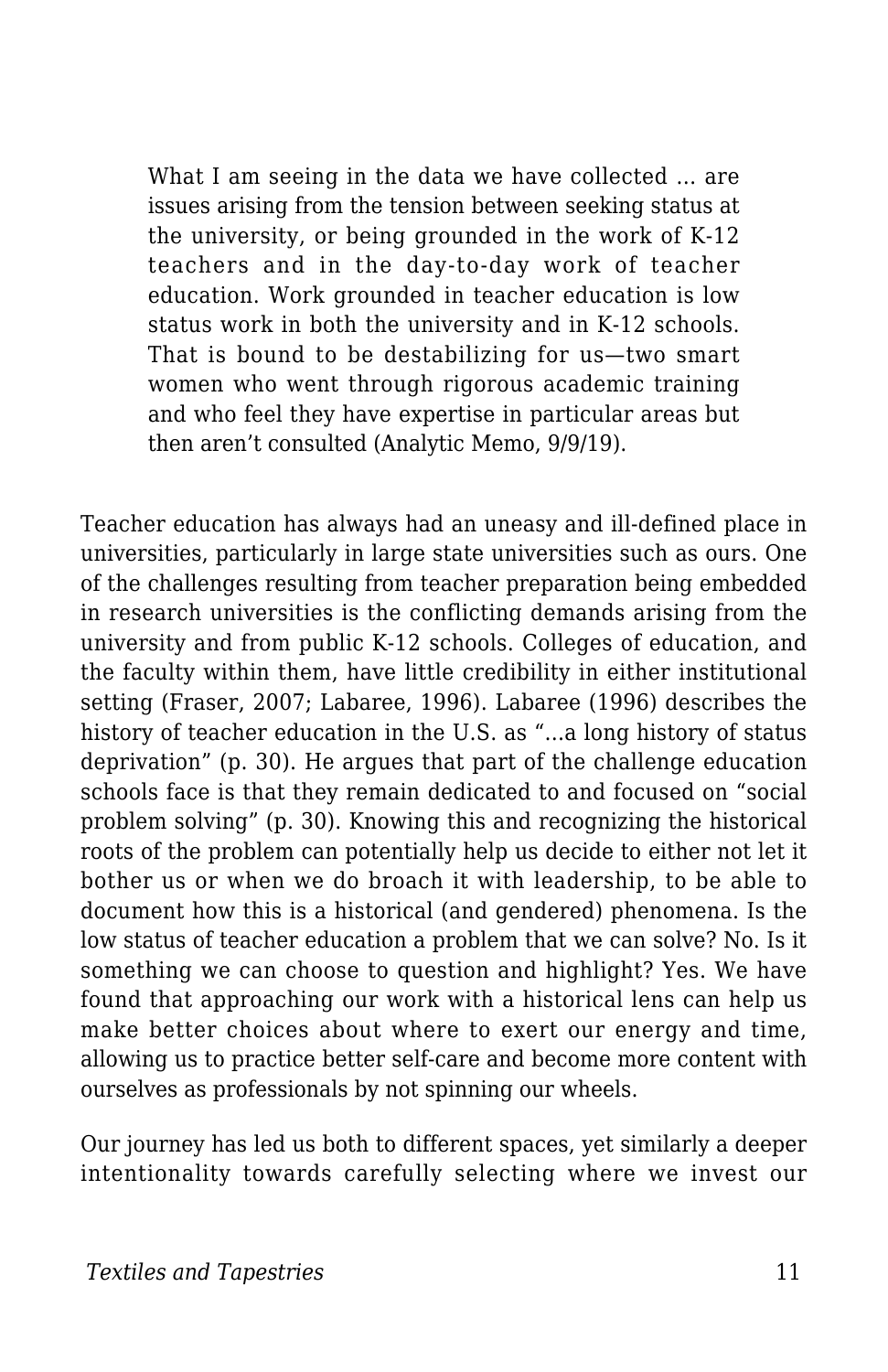expertise, energy, and enthusiasm. Cheryl, reflecting on her desire to better cultivate the self she has to live with, wrote:

In revisiting Dewey's (1916) considerations of education and growth,

Power to grow depends upon need for others and plasticity…Plasticity of the power to learn from experience means the formation of habits. Habits give control over the environment, power to utilize it for human purposes. Habits take the form both of habituation, or a general and persistent balance of organic activities with the surroundings, and of active capacities to readjust activity to meet new conditions. The former furnishes the background of growth, the latter constitute growing. Active habits involve thought, invention, and initiative in applying new capacities to new aims. (pp.52-53) [Analytic Memo, 9/8/19]

Laura has also chosen to apply new capacities to new aims:

But, this year I am trying to be clearer about where I might be able to exert some control. Notice that I have phrased that differently. Because ultimately I think all we actually have control over is how we respond to things. This year I am re- engaging. I am coming to meetings. I am showing up. And what I have decided to do is to simply try and state the truth as I see it when I can. To call out the subtext. To try and highlight inequities (Journal, 8/26/19).

These have been important decisions for us as we have navigated less than ideal contexts, tensions, and deprofessionalism.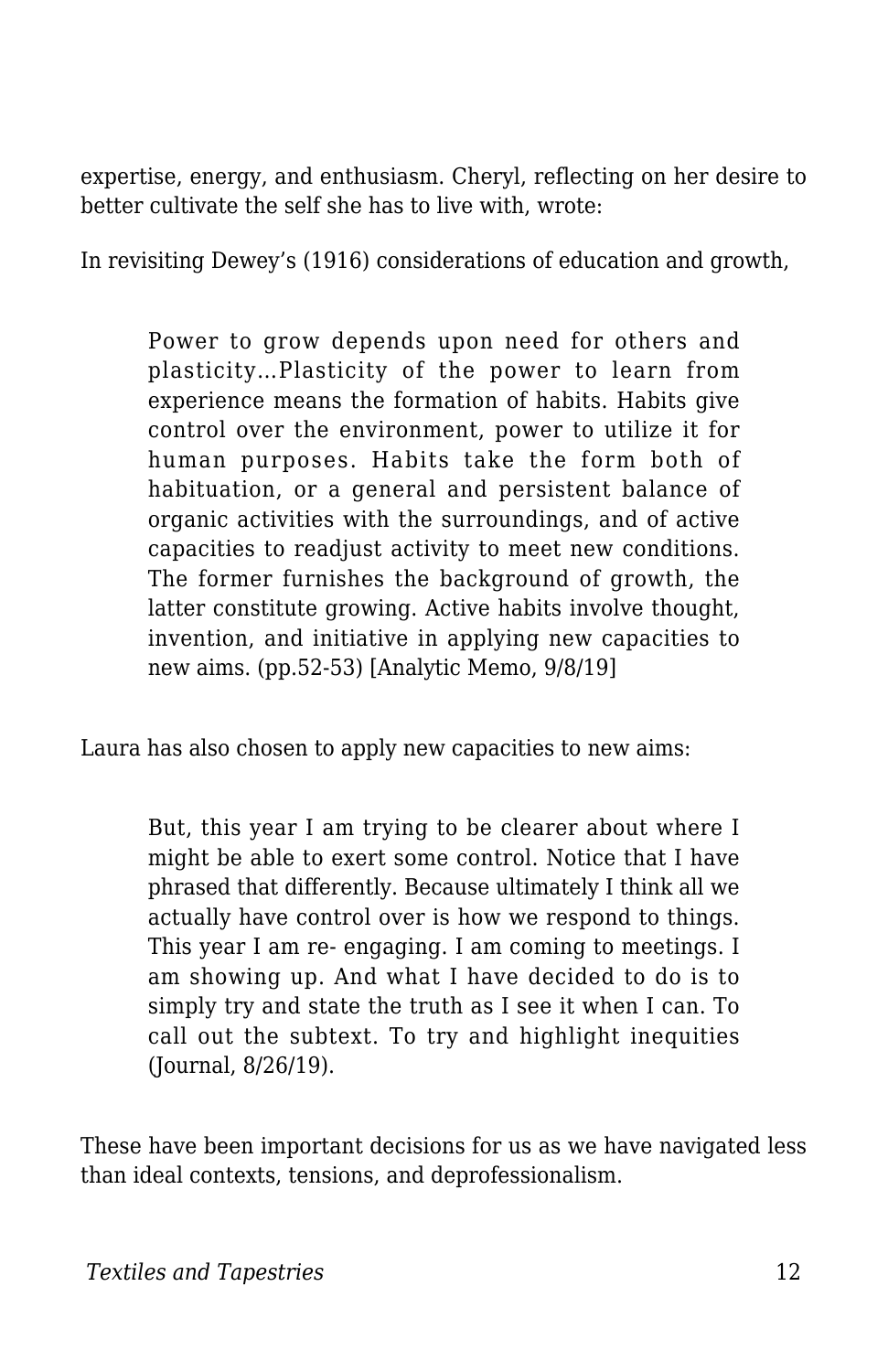What does all of this mean for our identities as teacher educators? How does this knowledge and these distinctions help us create and retain selves we want to live with? We have come to the conclusion that in approaching persistent dilemmas within teacher education, it helps to recognize that these are issues that must be continually negotiated and require some political compromise (Cuban, 1990). However, we bring our whole selves to these negotiations. We can stand in our knowledge of the field and retain our values and commitments while negotiating and managing the dilemma. While decisions made by others may infringe on our sense of professionalism (and they do), we can raise questions, point out problems, or even vehemently disagree. We retain our identities by standing up for our principles, even if the ultimate compromise is not entirely to our liking. As Laura noted in one of our conversations, "Your identity stems in part from where you choose to stand" (Transcript, 7/16/19).

# **Significance**

Through this self-study, we moved between close analysis of our own experiences and contexts and stepping back to make sense of our experiences in light of the bigger historical picture of teaching and teacher education in the United States. As we sought to understand how and where to draw boundaries in our professional lives to become more resilient, it was both helpful and sobering to see the persistent dilemmas we face reflected across history. Helpful because it reminded us that the work we do is more akin to a marathon, not a sprint. We are not solely responsible for solving every problem and dilemma that arise in our programs and department. This thinking helps ground us and as a result helps us both feel more resilient in our work. However, we also found it quite sobering to be reminded that there are aspects of our work that seem to have changed very little in the last century. As we move forward, we seek to remain aware of the historical nature of the persistent dilemmas that we, as teacher educators, encounter regularly. We also continue to explore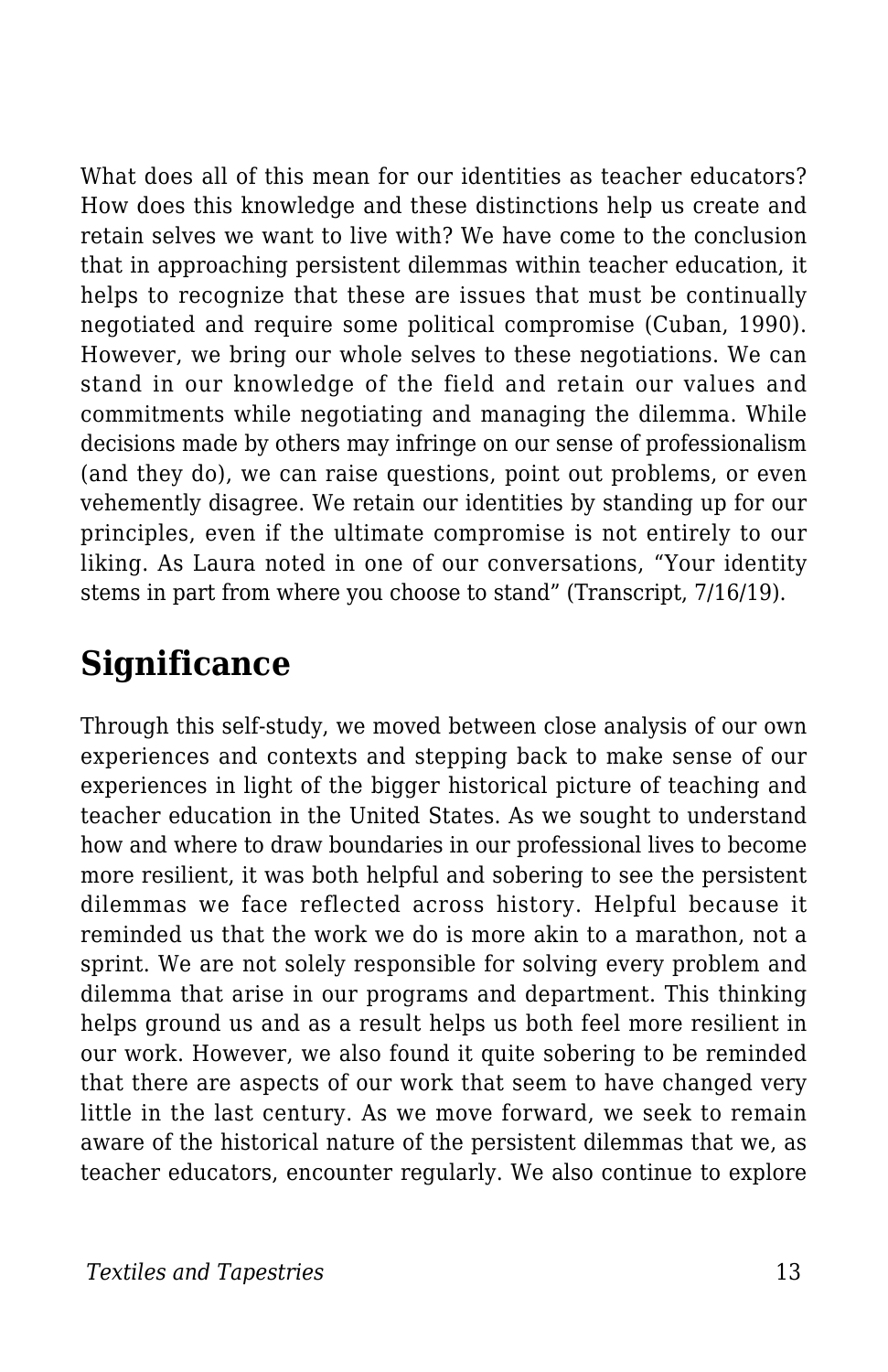whether there are problem spaces within these dilemmas that might have solutions. Hopefully, through reminding ourselves that we are part of a larger social and historical struggle, we will be more resilient and better able to solve those problems that are within our purview.

# **References**

Cuban, L. (1990). Reforming again, again, and again. *Educational Researcher*, *19*(1), 3-13. [https://edtechbooks.org/-nTSs](https://doi.org/10.3102%2F0013189X019001003)

Cuban, L. (1992). Managing dilemmas while building professional communities. *Educational Researcher*, *21*(1), 4-11. [https://edtechbooks.org/-dBuY](https://doi.org/10.3102%2F0013189X021001004)

Cuban, L. (2001). *How can I fix it? Finding solutions and managing dilemmas: An educator's road map.* Teachers College Press.

Delandshere, G., & Petrosky, A. (2003). Political rationales and ideological stances of the standards-based reform of teacher education in the U.S. *Teaching and Teacher Education*, *20*, 1-15. [https://edtechbooks.org/-xxWj](https://psycnet.apa.org/doi/10.1016/j.tate.2003.09.002)

Dewey, J. (1916). *Democracy and education: An introduction to the philosophy of education*. The Free Press.

Fraser, J. (2007). *Preparing America's teachers: A history*. Teachers College Press. Goodlad, J. I. (1984). *A place called school: Prospects for the future*. McGraw-Hill Book Company.

Goodlad, J. I. (1984). *A place called school: Prospects for the future*. McGraw-Hill Book Company.

Goodlad, J. I. (1994). *Educational renewal: Better teachers, better schools*. Jossey-Bass.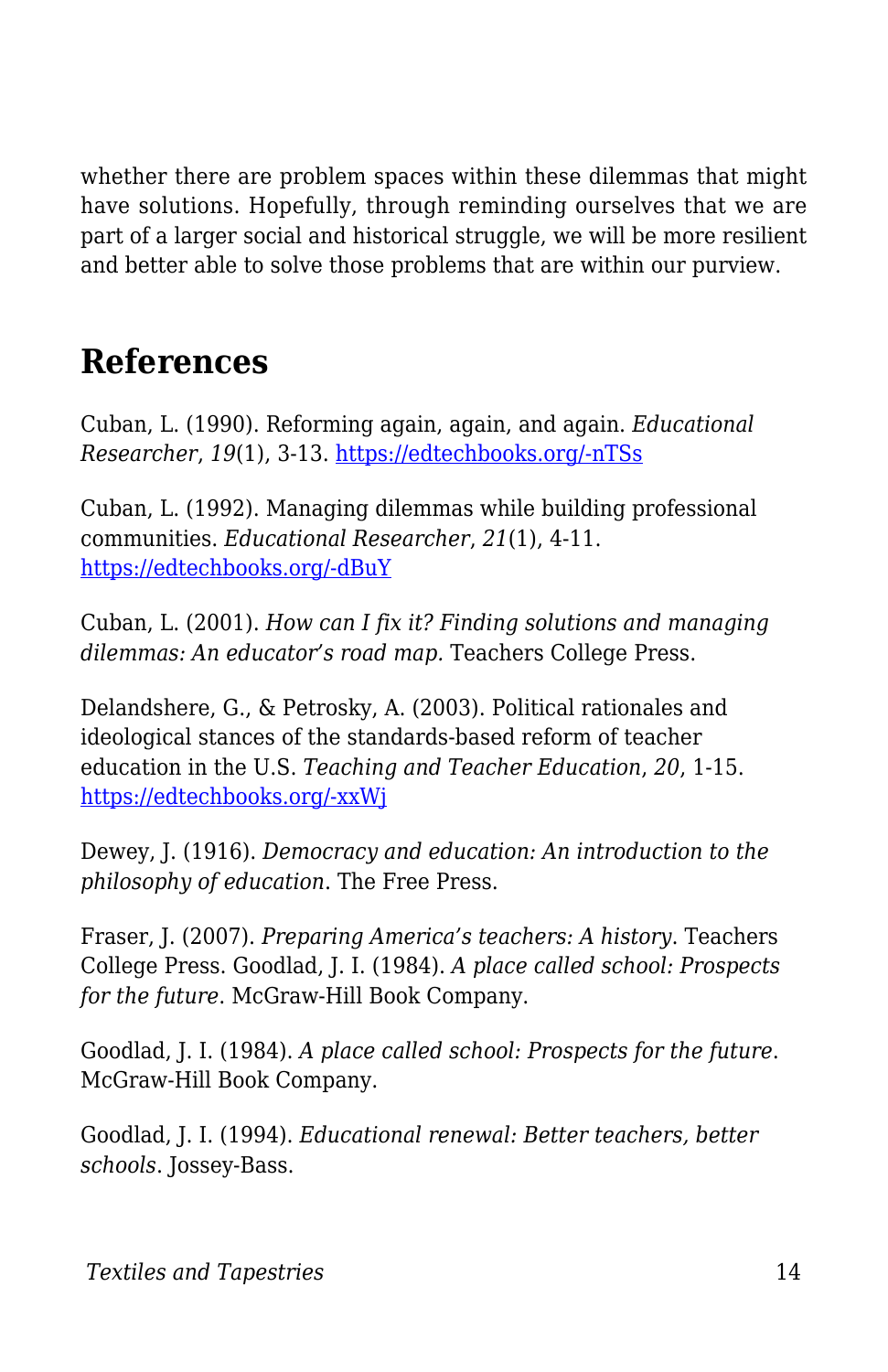Guilfoyle, K., Hamilton, M. L., Pinnegar, S., & Placier, P. (2004). The epistemological dimensions and dynamics of professional dialogue in self-study. In J. J. Loughran, M. L. Hamilton, V. K. LaBoskey & T. Russell (Eds.), *International handbook of self-study of teaching and teacher education practices* (pp. 1109–1167). Springer.

Gutmann, A. (1987). *Democratic education*. Princeton University Press.

Korthagen, F. A. J., & Lunenburg. M. (2004). Links between self-study and teacher education reform. In J. J. Loughran, M.L. Hamilton, V. K. LaBoskey and T. Russell (Eds.), *International handbook of self-study of teaching and teacher education practices* (pp. 421–449). Springer.

Labaree, D. (2004). *The trouble with Ed schools*. Yale University Press.

National Association of Supervisors of Student Teaching. (1939). *Pineville vacation conference bulletin*: August 19-29, 1939.

Rhoades, W. (1938). *The self you have to live with.* Lippencott. https://archive.org/details/selfyouhavetoliv00rhoa/

Schuck, S., Russell, T. (2006). Self-study, critical friendship, and the complexities of teacher education. *Studying Teacher Education*, *1*(2), 107-121. [https://edtechbooks.org/-Wvn](https://doi.org/10.1080/17425960500288291)

Torrez, C., & Haniford, L. (2018). Understanding our identities as teacher educators in an era of deprofessionalization. In D. Garbett and A. Ovens (Eds.), *Pushing boundaries and crossing borders: Self-study as a means for knowing pedagogy*. (pp.107-114). S-STEP.

Zeichner, K. (2010). Competition, economic rationalization, increased surveillance, and attacks on diversity: Neo-liberalism and the transformation of teacher education in the U.S. *Teaching and Teacher Education*, *26*, 1544-1552. [https://edtechbooks.org/-GIVW](https://doi.org/10.1016/j.tate.2010.06.004)